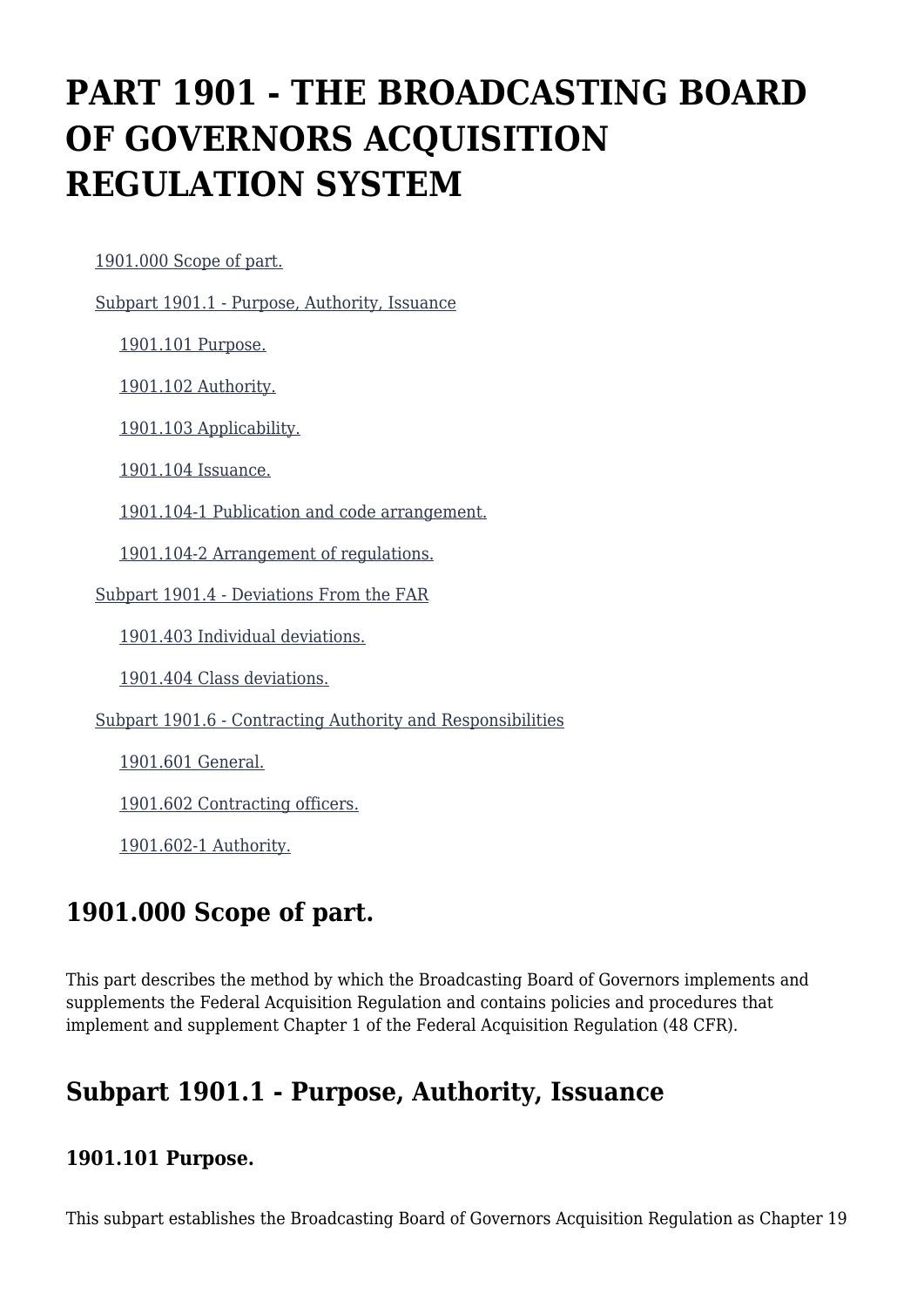of the Federal Acquisition Regulations System (48 CFR chapter 19) and states the relationship of the IAAR to the Federal Acquisition Regulation (FAR), 48 CFR chapter 1.

## **1901.102 Authority.**

The the Broadcasting Board of Governors Acquisition Regulation is prescribed by the Director of the Broadcasting Board of Governors pursuant to the authority of the Reorganization Plan No. 2 of 1977 and the Federal Property and Administrative Services Act of 1949, as amended, and other applicable law.

## **1901.103 Applicability.**

Except where a deviation is specifically authorized in accordance with subpart [1901.4](https://www.acquisition.gov/%5Brp:link:iaar-part-1901%5D#Subpart_1901_4_T48_6052522) or otherwise authorized by law, the FAR and the IAAR govern all the Broadcasting Board of Governors acquisitions within the United States.

### **1901.104 Issuance.**

#### **1901.104-1 Publication and code arrangement.**

(a) The IAAR is published in the Federal Register and, in cumulative form in the Code of Federal Regulations (CFR).

(b) The IAAR is issued as chapter 19 of title 48, CFR.

### **1901.104-2 Arrangement of regulations.**

The IAAR uses the same numbering system and arrangement used in the FAR. Where the IAAR implements the FAR, it is numbered and captioned to correspond to the FAR. Where there is no corresponding material in the FAR, numbers beginning with 70 or higher are assigned to the IAAR supplementing part. Where the subject matter is the FAR requires no implementation, the IAAR contains no corresponding part.

# **Subpart 1901.4 - Deviations From the FAR**

### **1901.403 Individual deviations.**

Deviations from the IAAR or the FAR in individual cases shall be authorized by the Board Procurement Executive or a designee unless FAR 1.405(e) is applicable. The request shall cite the specific part of the IAAR or FAR from which it is desired to deviate; shall set forth the nature of the deviation(s); and shall give the reason for the action requested.